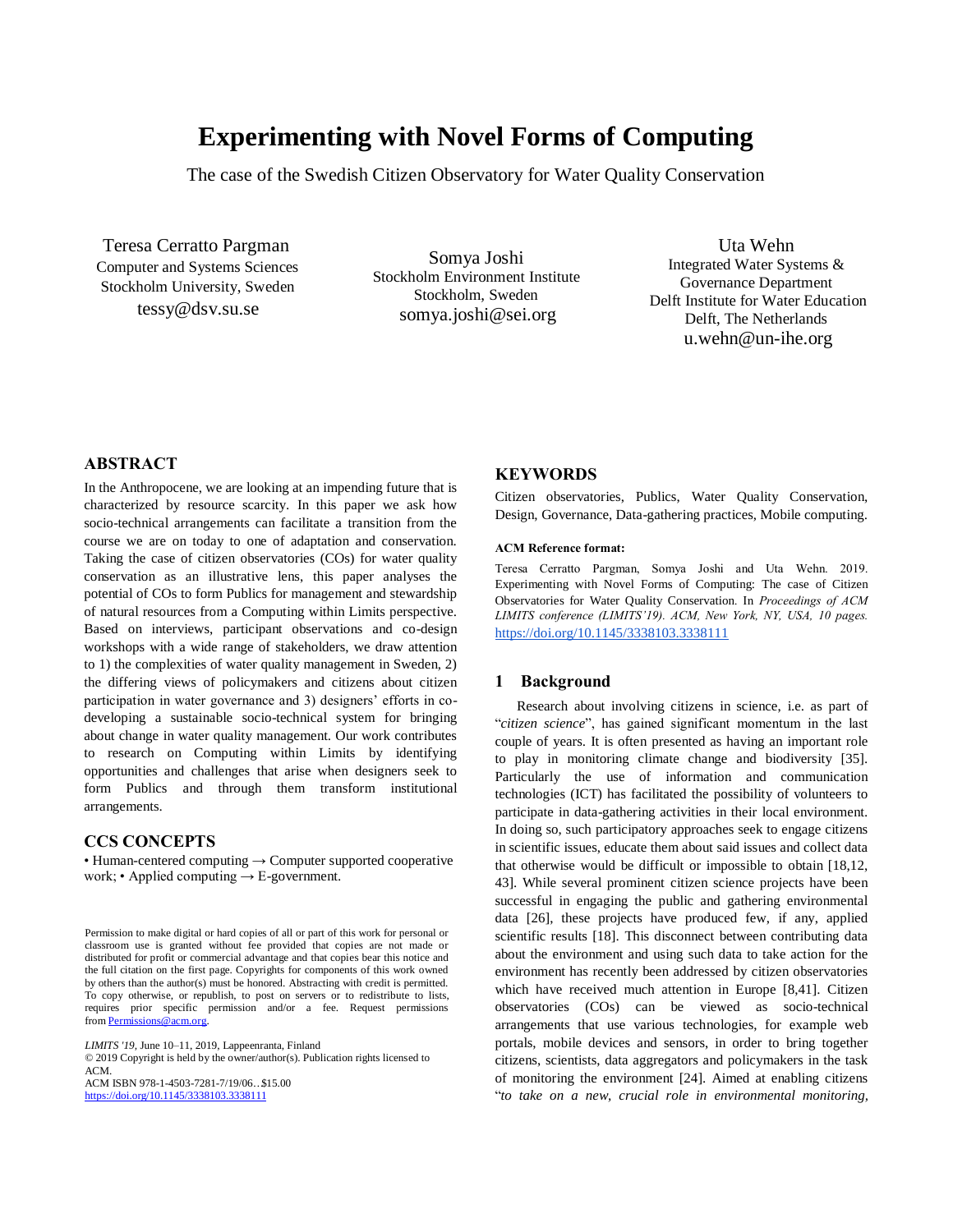#### LIMITS'19, June, 2019, Lappeenranta, Finland T. Cerratto Pargman et al.

*decision making, cooperative planning, and environmental stewardship*" [17,p.1], the goal of COs is to strengthen the role of citizens in local environmental management, potentially resulting in profound societal changes.

Our interest in COs stems from the idea that "*in order to deal with the environmental challenges that humanity is facing and find more sustainable pathways, new management and governance systems are acutely needed. More specifically, there is a need for radical shifts to new approaches that can enhance the fit between human and biophysical systems and improve the capacity of ecosystems to generate services for human well-being*" [28,p.223]. More in particular, our work is motivated by the belief that "*computing has an enormous role to play in responding to global limits and in shaping a society that meaningfully adapts to them*" [25,p.86]. It is within this context that we argue that COs are of interest to the Limits community due to their potential for transitioning to novel forms of "*governing the commons*"[29].

This paper revisits the design work we were engaged in during the last 16 months when we developed and co-designed a citizen observatory for water quality conservation in Sweden. Our results highlight, on the one hand, that the integration of mobile apps and computer systems for data-gathering purposes provides a concrete way to involve actors that are concerned about their local environment (i.e. citizens, public officers, policymakers, scientists, data aggregators). On the other hand, bringing citizens and policymakers together is easier said than done, particularly when the ambition is to provide them with a dialogic space not only for consultation but also for deliberation.

Designing for new types of relationships between citizens and policymakers via COs runs into various limits. These limits are delineated in terms of 1) the complexities of water quality management in Sweden, 2) the differing views of policymakers and citizens about citizen participation in water governance and 3) designers' efforts in co-developing a sustainable socio-technical system for bringing about change in water quality management. This work contributes to the Limits-aware computing strategy suggested by [9,10] and previously developed by [25,44,37,30,33,34,31,6] by discussing the role of COs in forming Publics and mobilize action upon a future of scarcity.

#### **2 Related work**

Experimenting with the design of COs for water quality conservation connects particularly with Chen's [9] proposition that limits-aware computing research should focus on future challenges by trying to make a difference today while preparing for collapse. We ascribe to the idea that "*the collapse future is already here*"[9,p.2]. Water accessibility and quality conservation is a problem that affects millions today. According to [16], "*currently, water scarcity affects more than 40% of the global population and 80% of wastewater from human activities is discharged into waterways without any pollution removal. Unfortunately, these figures are projected to increase with the rise of global temperatures due to climate change and an increasing* 

*global population*" [p.1]. *"At the current time, more than 2 billion people are living with the risk of reduced access to freshwater resources and by 2050, at least one in four people is likely to live in a country affected by chronic or recurring shortages of fresh water*" [45 p.1]. In order to start acting upon this situation, we will need to pay closer attention to the management of freshwater ecosystems and sanitation facilities on a local level [45]. Furthermore, we will also need to cast light on how water is managed in the Global North and how such practices impact the Global South.

It is from an interest in the sustainability of our present aquatic environment that we approach the design of COs as an opportunity for computing to make a difference in the face of a present and future social-ecological collapse. More in particular, we engage with the design of COs as a way "*to support other limits-aware activities - especially those that seek to transform existing social arrangements [and] as a way to help other people trying to respond effectively to global change*" [9,p.1]. Furthermore, our attempts in co-designing COs with various stakeholders is linked to our ambition to "*focus on the social and ecological benefits, risks, and consequences of real sociotechnical ecological practices, not on novel technologies per se*" [42 p.4].

From here, we turn to works that in the field of HCI are exploring how the design of socio-technical systems can help people to come together and act collectively by voicing environmental issues and contending with them. The work conducted by [20,21,22,23,14] provides us with an analytic lens to study how design can contribute to the enactment of Publics to further sustainability in the local environment and make a better use of our finite natural capital. By Publics, [22,14] build upon Dewey's [4] interpretation of an "*entity brought into being through issues for the purpose of contending with these issues in the current state and the anticipation of the future consequences of these issues*" [11,p.45]. Such an understanding of Publics is instrumental in exploring the relationship between design and collective action and more in particular, in engaging with the question of how Publics can be constituted by design [14]. In light of this, designing Publics [22] via COs connects with the ambition to develop new relationships, and new capacities to act rather than just using design to manufacture products. It also relates to the belief that we, as members of society, have the capacity to self-organize to overcome challenges by identifying common causes and by engaging with each other [cf. 22]. Ostrom [29], in her investigation of how to govern the commons, also stressed self-organization and self-governance as central to ensure the survival of present and future generations. In view of these insights, our exploratory work with designing Publics via COs aims to understand the potential of socio-technical systems to help stakeholders to develop self-organization capacity.

### **2.1 Toward relational models in HCI**

Most recently, the field of HCI has experienced a growing interest in investigating alternative narratives of technology use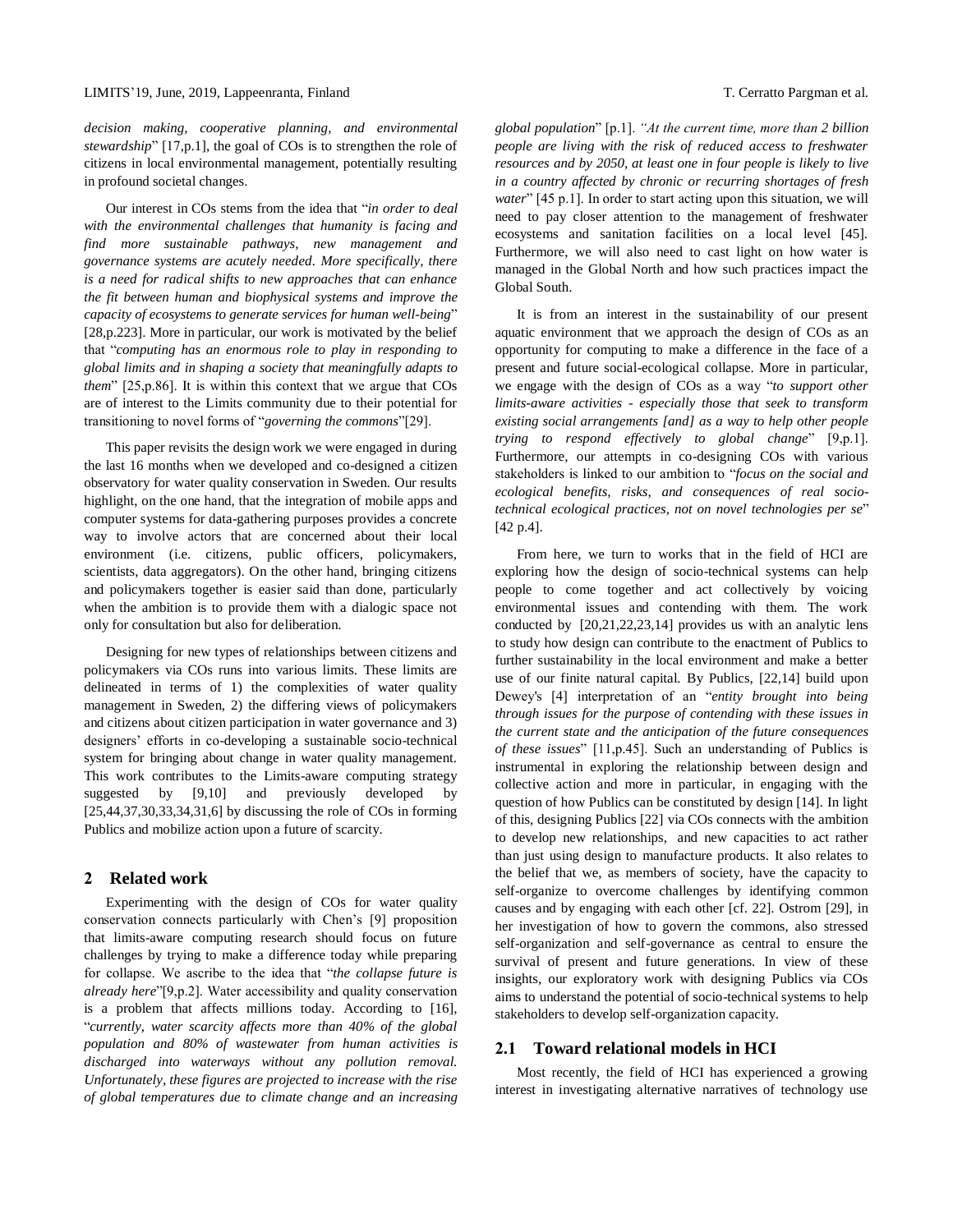that is not driven by corporate profits [46,3,7]. Attention has particularly been paid to the role that digital technologies can play in supporting communities and citizen empowerment [2,22,46,49]. In this research domain, the scrutiny of issues related to the design of data-driven services and the development of socio-technical systems aimed at broadening participation in local governance and local public institutions has helped us become familiar with a new design space namely "*Digital Civics*" [46]. This design space is of interest here as it explores "*how digital technologies can scaffold a move from transactional to relational service models, and the potential of such models to reconfigure power relations between citizens, communities and the state*" [46, p. 1096]. More specifically, we build upon Cipolla and Mancini's work [7], where they define relational services as those based on interpersonal interactions, that challenge "*the standard way of conceiving and offering services*" [p. 46]. By focusing on the interpersonal relations between participants or stakeholders these models are presented as able to "*generate a particular form of efficiency in achieving desired results. These services propose an approach that focuses more on "actions" or "relations" than on*  "things" [...] which leads to environmental benefits" [7,p.48]". These works on relational services have caught our attention due to their potential to help build social capital and trust via relationships. We find examples of relational models in for instance the work conducted by [3] regarding the building of a mobile app for timebanking aimed at supporting on-the-fly service brokering and at increasing the scope and efficiency of acts of reciprocal altruism. This work is of particular interest as the authors underscore the idea of timebanks as offering "*a means to build a scaffolding of contrived relationships that over time solidify, becoming genuine, sincere and able to survive independently of the timebank*" [3,p.7]. Other examples can be found in works interested in "*the sharing economy*"; although these forms of computing have also been argued to have "*potential benefits for a future of scarcity— but only if the practice of sharing is approached with a dual focus on sharing and on limits at the same time*" [32, p.1].

Relational models and designing Publics are important standpoints for our work as they shape a particular understanding of the role that novel forms of computing can play in mobilizing collective action vis-à-vis the environment. Against this background, designing COs is clearly a matter of developing socio-technical infrastructure for gathering and sharing environmental data, but also for enabling relationships and trust between actors who rarely speak informally with each other. In particular we relate to the idea of the evolving community of actors here, with relationships that enable them to carry forward independently beyond the life-cycle.

#### **3 The case of VattenFokus**

This work is part of the ongoing research project Ground Truth 2.0. [17] which aims at co-designing, implementing and validating six citizen observatories in Africa (2) and Europe (4).

Within the frame of the project, our design work focused on integrating tools (i.e., for data-gathering and visualization of data shared) as well as developing a web platform. The following guiding principles of the living lab methodology were adopted in the project by the six cases:

- Creating value for users by understanding their needs and motivations
- Giving future users influence on the decisions
- Aiming for sustainability in economic, environmental and social terms
- Involving multiple perspectives and collaborate widely for openness
- Carrying out activities is the real-life context

The socio-technical platform called VattenFokus constitutes the citizen observatory in Sweden. It congregates citizen groups, water authorities at the local level, to policy actors such as the county and regional government as well as scientists (water specialists). The technical platform [\(https://VattenFokus.se/\)](https://vattenfokus.se/) consists of the main communication tool, a website, a mobile app for monitoring, gathering and sharing environmental data (see figure 3) and citizen science data aggregator (see figure 2). The website has content and stories created by the CO's members and data collected by the citizen scientists visualized in maps and graphs. Analyzing water samples is performed with a test kit for water quality that targets chemical, ecological, hydrological and optical parameters of freshwater (see figure 4). The data gathered is uploaded in a global database [16].

Moreover, our design team consisted of water scientists and IT persons from a non-profit environmental organization (4 persons), data aggregator experts from a non-profit foundation focused on water (2 persons), computational linguists from a social media analytics company (2 persons), software experts from a 3D software company for urban planning (2 persons) and two researchers-designer (first and second author of the paper) who led the design team whilst been supported by two research project assistants. Our design team followed the general design guidelines and recommendations provided by the project research director (third author of this paper).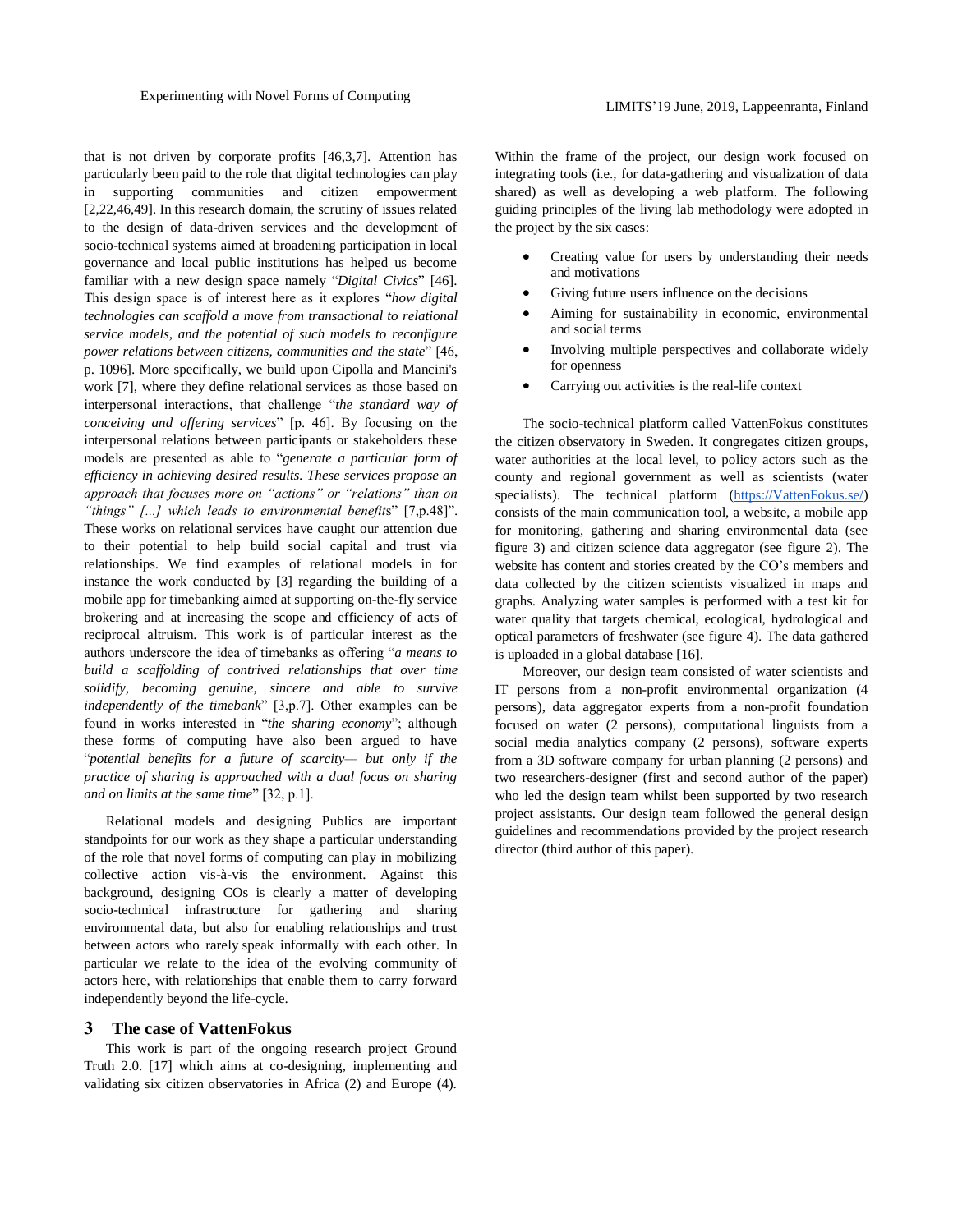

**Figure 1: Representation of the data collection process with the mobile app integrated into the website**



**Figure 2: Representation of the citizen data collected**



**Figure 3: Interface of the mobile app for data collection and sharing**



**Figure 4:Test kits for water quality**

# **3.1 Citizen science engagement around water measurements**

We designed two main modes of citizen engagement around water measurements. The first aimed at engaging the general public two times a year in campaigns called water blitzes. The second mode was driven by the core communities of the citizen observatory and aimed at capturing data periodically on a regular basis. Water blitzes were organized to target a specific geographical region during a determined period of time (e.g., 48- 72 hours). They served as very useful ways of getting an overview of water quality across the whole region and networking with potential future CO's members. In contrast, community groups have a more local focus and enable citizens to become more knowledgeable about their freshwater environments. VattenFokus consists of three community groups in the Flen Kommun (situated 100 km South from Stockholm), namely the ecovillage group and a group which has formed around the Dunkern Lake. A third group is constituted by a science teacher and a group of children aged between 8-10 years who after school regularly take water samples in a lake situated in the south of Stockholm. Of these three groups, the Dunkern group is the most committed in terms of time and consistency of water measurements taken. This group (see figure 5) has via VattenFokus driven dialogue between the Flen Kommun, Stockholm University, and policymakers from the regional county, creating a social framework around local water quality.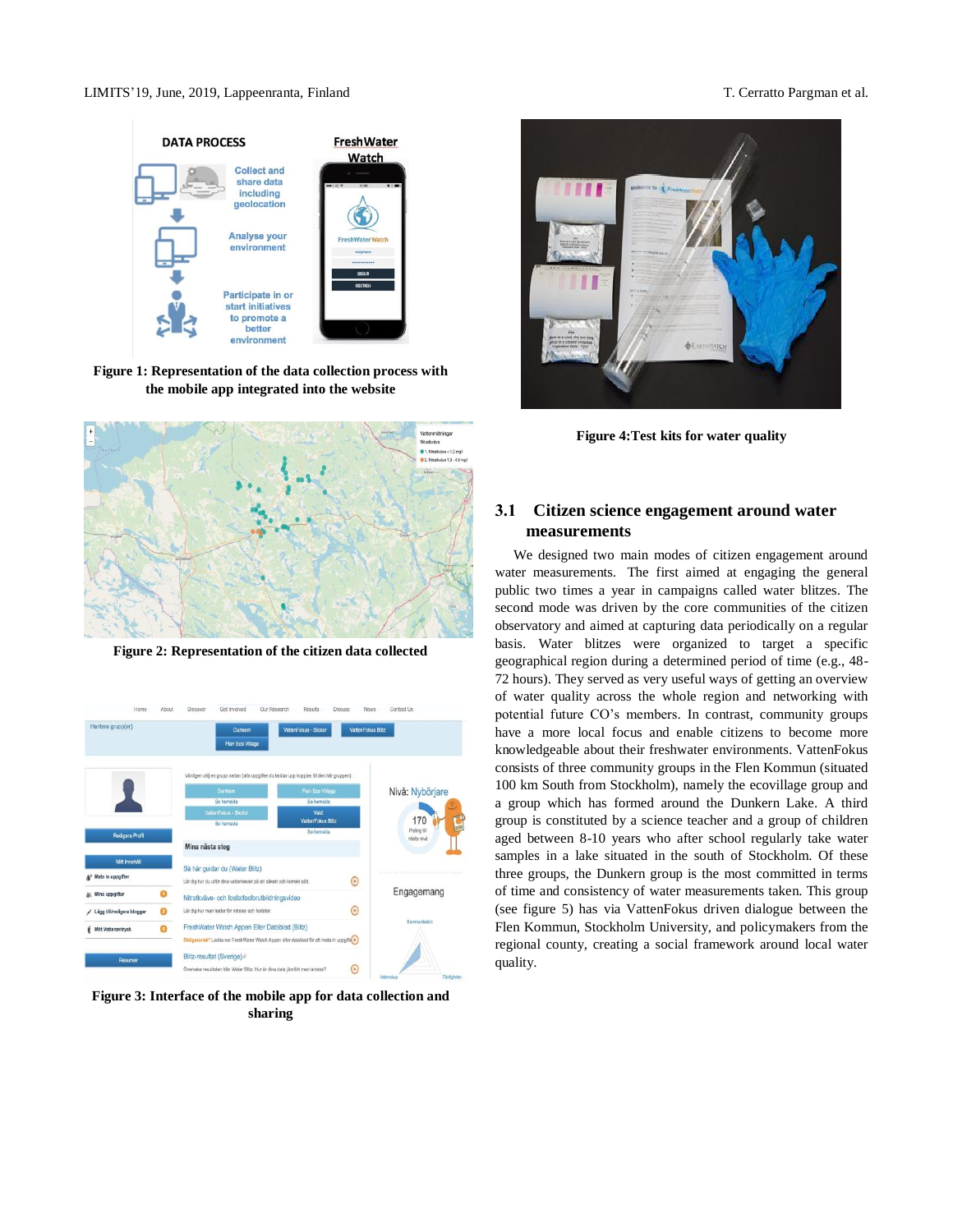

**Figure 5: Citizens capturing data**

### **3.2 Co-designing citizen observatories**

Central to the co-design methodology is that it involves creative acts of making, wherein designers create probes, stakeholders then interpret the questions and answer them in the form of a shared vision, mission and objectives. This is followed by design researchers making generative toolkits (exercises and artefacts designed to inspire discussion, collaborative deliberation and visualization), which are then employed to make shared decisions. In iterative cycles these designs are evaluated and further prototypes developed. The act of making here is not just a performative act of requirement gathering, but a creative act which involves construction and transformation of meaning, by all the stakeholders impacted by the activity - in this case the codesigning of a public around water quality conservation.

In the traditional design process, designers usually engage in making after the design opportunity has already been identified. Over the last decade, we have seen the focus shift to more varied forms and formats of making where both designers and codesigners can engage in all phases of the process. Designers within this context are not only collectively monitoring and shaping the present, but also designing for futures, wherein certain novel opportunities can be created for participation [36]. In the co-design process that underpins our work within the remit of this paper, we look at how early conceptual designs and collective ideation evolves into more mature articulations via the use of generative toolkits. These toolkits were carefully crafted within the Ground Truth project to tease out the needs and concerns of the stakeholder groups within the CO. Here, the thing being made was not a forerunner of any given future product or computational

tool, but a vehicle for observation, reflection, interpretation, discussion and expression. Here, our co-designing activities were used as vehicles for collectively (e.g. designers and stakeholders together) exploring, expressing and testing hypotheses about future ways of living - in this case resource scarcity within a future of limits.

### **4 Data collected and research methods**

The analysis of the design work here presented is grounded in the collection of 23 semi-structured interviews with (4) policy officers, (3) non-governmental organizations (NGOs), (13) citizens and (3) expert advisers on mobile-based citizen science. The data collected also consists of 30 fieldnotes produced by the stakeholders during 6 co-design workshops organized. Researchers' fieldnotes from participant observations collected in the field during the running of water blitzes and meetings with local and regional authorities are also included in the data analysis. In particular, the interviews covered questions related to respondents' interest in water issues in Sweden, knowledge and/or experience with water management as well as with databases and data sets available in the country, views on citizen participation and scientific expertise required for capturing environmental data. The research data was collected both in Swedish and English, translated and transcribed. A thematic analysis of the data was performed by the first author. We collected the data between the end of October 2017 and beginnings of February 2019.

#### **5 Findings**

From the analysis of the data, it emerges that the process of codesigning VattenFokus brought together a Public that was prompted to come into being by communicating about water issues and data-capturing practices. We here unpack how this Public was formed and what role played the data produced by the citizens involved in the CO.

# **5.1 Emerging new relationships and datagathering practices**

The work toward the design of the CO brought together actors with different positions of authority and power that were key to overcome [22]. In order to destabilize such positions, we chose to focus our co-design workshops on articulating issues at the first stage. This connects to what [4] describe as practices of participation taking place in iterative cycles of making, telling and enacting. In the case of VattenFokus, these took place via codesign cycles of collective visioning, sketching and mapping. This resulted in the development of a discursive space to express multiple points of view in relation to data, the official action plans on eutrophication, technical infrastructure, education, lifestyle choices and consumption patterns. Our design work within this discursive space consisted in identifying how the issues manifested differently, how they overlapped and eventually how they became common issues [22]. One of such common issues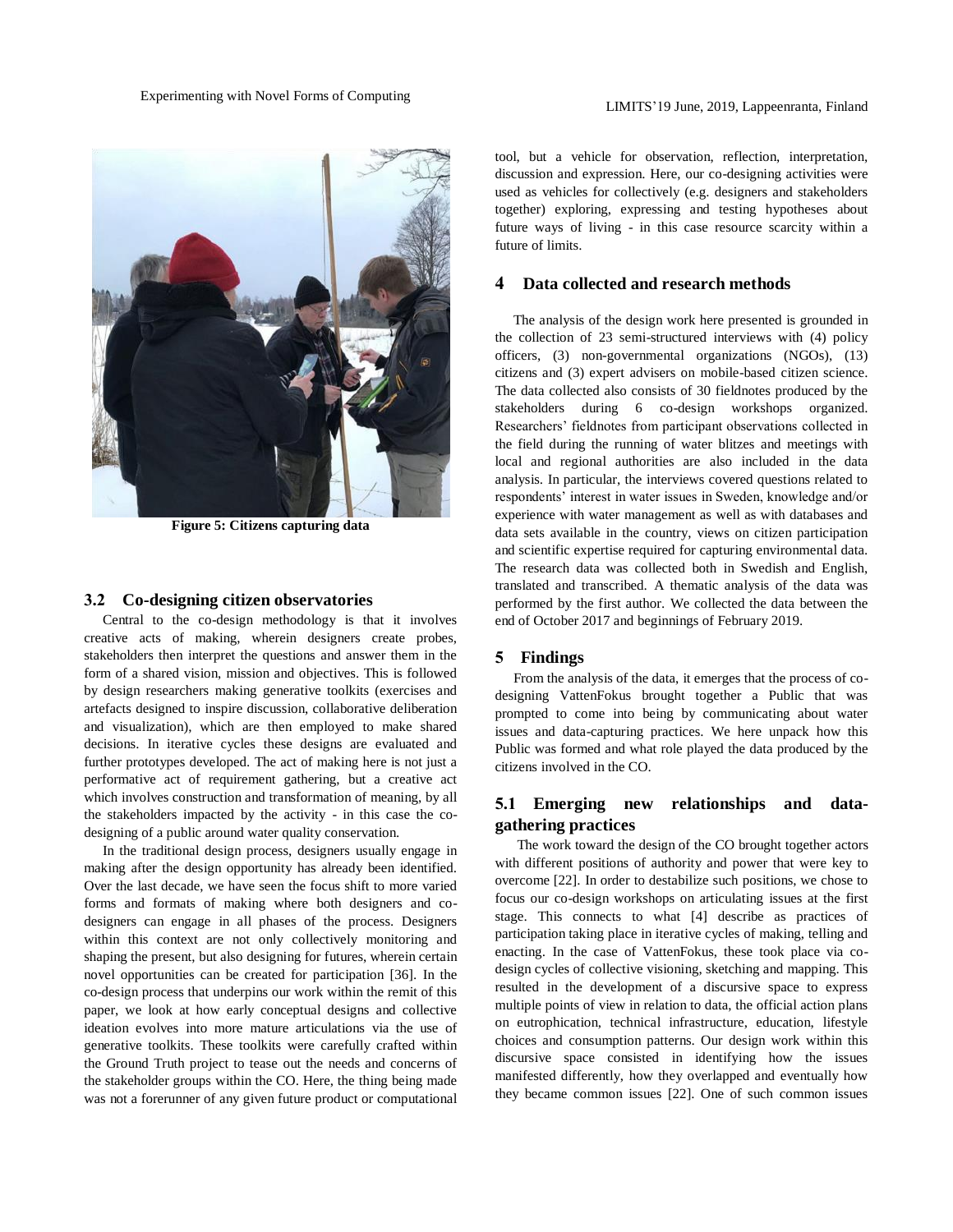that emerged was: *how can we, as a collective,* c*ontribute to a healthier water ecosystem in Sweden?* The stakeholders' engagement with such an issue mobilized them to participate in different actions for the environment (i.e., raising awareness about how to protect water, participating in trainings to learn about how to test the water, in data-gathering activities, as well as social networking). These actions involved the mobilization of 100 volunteers who gathered 245 water samples in 60 bodies of water in the Sörmland Region where Flen municipality & the Dunkern lake is located.

Probes and generative toolkits are two prominent approaches in the practice of codesigning. They are both design-led approaches as described by the landscape of design research and practice [40]. While probes focused more on expert led interventions in design, the generative toolkits are of more interest to us within this paper, as they describe a participatory design language that can be used by future users in the front end of design so that they can imagine and express their own ideas about how they want to live, work and play in the future [39]. Generative toolkits are typically used in facilitated collaborative activities, such as the co-design workshops held within VattenFokus and their results (artefacts and descriptions or enactments of their use) can be analyzed to find underlying patterns.

During the process of Publics formation in VattenFokus, it wasn't the use of the technical platform that was central but rather the discussions about water issues, the data-gathering practices facilitated by the use of the mobile app and about the future design of the platform. In this sense, one of the citizens mentioned: "*In fact, all human activities are about emotions and relationships, so you can believe that if you make good web pages everything will work fine, but the reality is that if it works socially and in terms of information, you can disregard that the technology doesn't work perfectly*" (interview 17). This resonates with what [22] reminds us regarding "*the focus on issues is meant to express a network of actors, artifacts and institutions in a community setting rather than define product features*" [22 p. 61]. But only the presence of issues is not enough for the constitution of a public, there needs to be relationships and practices that weave the distinct actors, artifacts and institutions.

# **5.2 Understanding the institutional complexity of the design context**

Our vision was, via the use of mobile apps, water tests kits, visualization tools and blogs to facilitate a relational space for a two-way communication between different stakeholders who although have common concerns about water quality, seldom speak informally to each other. However, aiming to engage with water authorities in Sweden requires a deep understanding of the regulated processes inherent in the management and stewardship practices as enshrined within the Water Framework Directive [15]. Such processes bring together many actors all they way from the government and the parliament via water authorities, county administrative boards and municipalities to several other authorities, companies, universities, water conservation

organizations and private individuals that work in a decentralized way at different levels (i.e., European, national, regional, counties, municipalities). As such the responsibility for water quality conservation is shared by many actors making the process organizationally and geographically fragmented.

Within this context, to engage with government water policymakers is a never ending process. Take for example the geographical water district for VattenFokus where there are 74 municipalities that are supposed to cooperate with 17 water organizations, 9 water councils and three reference water groups. The raw number of actors is just the tip of the iceberg of a complex techno-economic, socio-technical and political system. In that respect, it is therefore not surprising that communication between these implicated water actors often is unidirectional. "*It's a little bit uncoordinated in certain areas. It's not overlapping, but it's not optimized all the time. It's not crystal clear who is doing what sometimes […] We communicate and share the results of our water quality monitoring work through our website, the reports are open to download […] The norm is that you leave everything to the authority in charge and you rely on this authority to handle all issues related to water management.*" (policymaker, interview 1).

In this vein, our design intention to involve policymakers in the creation of a novel form of social arrangement might have sound exotic and even utopian to the water authorities invited to participate in this project. In this regard, [48] pointed to a mixed view about the role of digital technologies in transforming water governance. While digital technologies can enable new forms of stakeholder engagement, and participation in decision making and even governance structures, the multi-stakeholder setting characterizing many areas of water management and the paradigm of Integrated water resources management and water governance principles, make the water sector a challenging one for transformation via computing [48].

# **5.3 Engaging with the differing views of policymakers and citizens about citizen participation in water governance**

During the co-design work we chose to engage with different stakeholders via a narrative on the promises of citizen participation regarding current water predicaments. Such a narrative was powerful as it connects with the EU's political strategy that since 2012 emphasizes the "*need to place the management of Europe's water resources into a wider perspective, addressing all users of water as well as water's interactions with other resources, such as land and energy*" [1,p.5]. It also links to the political discourse on "*an open and participatory process in which the Commission, Member States and stakeholders work together to improve the implementation of EU water policy*" [1, p.5]. In that regard, we are cognizant of our role in driving the formation of Publics in VattenFokus via rhetoric on citizen empowerment and participation. Such a rhetoric that served to mostly engage citizens and policymakers in the design work materialized different forms of participation. The citizens engaged with the illusion of gaining agency in decision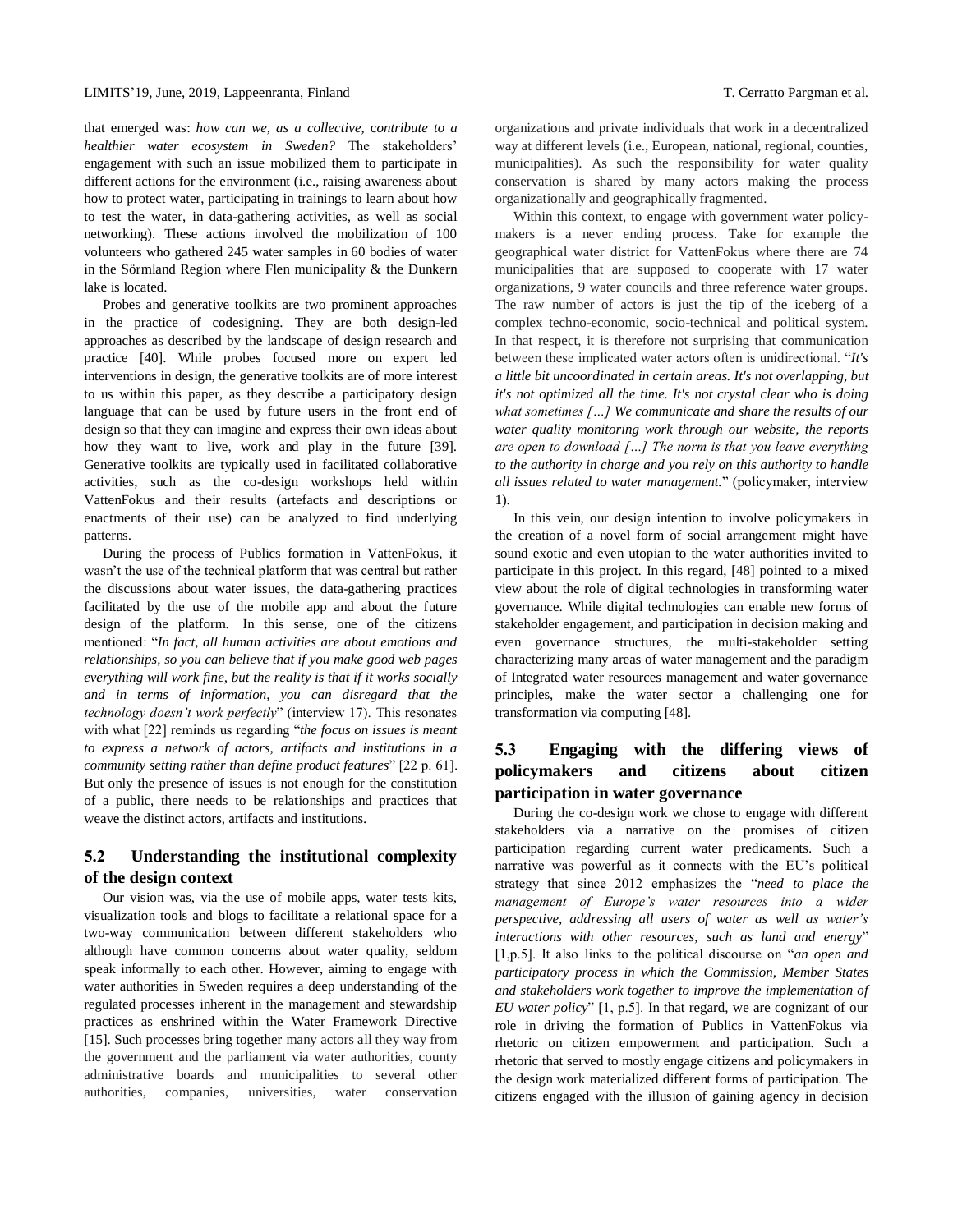making processes and participated as "volunteers" capturing environmental data and advocating for water issues. The policymakers engaged because of curiosity and participated as "observers" of the whole co-design process.

These found differences correlate with insights gained by [47]. These authors were involved in the design of citizen observatories for flood risk management in the UK and the Netherlands. They found that *"[…] given the institutional structures identified in these cases and the obligation of authorities to be accountable for their decisions, citizen observatories have the potential, but do not automatically imply, that citizens will become more active players in flood risk management, gaining participation with higher impact on decision making, nor that communication between stakeholders will improve*" [47,p.9]. This resonates with observations we made during an exchange between citizens and policymakers with regard to citizens' involvement in the management of water locally. During that meeting, citizens presented data as evidence with the purpose of demonstrating the need to engage with other water parameters that required more expensive analysis of the water sampled. They mentioned that *"other parameters than nitrate and phosphate levels can be of interest. Methods like exploratory fishing can give additional useful information" (citizen)*. One of the policymakers then answered: "*we [this specific section of the county] don't have funding for such work but you could submit an application anyway*" […] the policymaker also invited the citizens to "*give a seminar about your data-capturing activities at our annual Water Week".*This exchange reflects that for citizens, citizen participation happens via data and for deliberating together with authorities, while for policymakers, citizen participation is a way to connect with citizens informally about water issues. One of the designers wrote in a field note*: "So, the main thing to keep in mind to convince local authorities to take part in VattenFokus is that no matter how much they like the initiative, they will only invest in it if it 'ticks one of their boxes': if it fits with plans they are already committed to or that are high on their agenda. […] Participation is often mentioned as an objective in annual plans, but many administrative officials do not know where to start or how to make that happen"*.

In that respect, it is valuable to note that the rhetoric we produced about citizen participation matters in how the sociotechnical arrangement in question will be appropriated by different types of actors. This is evident in the power of our rhetoric in engaging stakeholders and forming a Public but also in its failure of helping the Publics to move on and take action on their water concerns and environmental issues.

### **6 Discussion**

By looking at the results obtained so far, we reflect on the relational model that was enacted in the design of VattenFokus and we learn lessons about how participation of the various actors involved and the data contributed by the citizens were both configured by our design choices. These lessons are articulated in the following insights:

## **6.1. From Individual Citizens to Networks of Actors**

From the beginning our efforts were primarily on engaging citizens to take on a more active role in water governance. This choice which is in line with the current political discourse driven by EU with regard to water governance in Europe [1] deflected us from developing a more comprehensive strategy for stakeholders engagement. Rather than individual citizens or small groups of citizens we should have put the emphasis on engaging networks of actors that were not directly connected themselves. As already underscored by [27] "*transformations in social-ecological systems require skills that go beyond the capabilities of individual actors. Networking strategies are needed for connecting nodes of expertise and developing networks of motivated actors*" [27,p.280] In this respect it is of particular interest to pay attention to brokering actors possessing bridging ties and having access to a diverse sets of actors [27]. Organizations such as water councils in Sweden are key bridging organization. Bridging organizations provide arenas for multisector and/or multilevel collaboration for conceiving visions, trust-building, collaboration, learning, value formation, conflict resolution and sense-making [27]. Many water councils in Sweden have been formed from existing water conservation organizations, where the knowledge of local conditions is great. Water councils that are successful in reaching consensus on water issues have great opportunities to influence development in their catchment area. Moreover, they have the ability to maneuver water networks which is an important part of the transformative capacity [27]. In the design of VattenFokus we should have prioritized discussions with the water councils rather than citizens and asked them first about their understanding of the water network dynamics and their needs for transformation of water governance.

# **6.2. From Top-Down Policy to more Dynamic and**  *Outside* **Organizational Players**

Another lesson learnt was realizing that the strategy deployed to engage policymakers wasn't the most relevant one as policy organizations are often locked-in what [27] call "*rigidity traps*" and "*path dependence*". These constructs refer to how adaptive behavior fails to respond to environmental feedback and more in particular to how people and institutions try to resist change and persist with their current management and governance system despite a clear recognition that change is essential. For example non-profit organizations such as the World Wildlife Fund (WWF) and The Swedish Society for Nature Conservation which are part of VattenFokus at the present could have received more attention from our side. These organizations are unlike policy authorities more prone to develop and use informal ties with various different actors on different scales [27]. On this note, [27] identifies the central role of informal social networks to bring change to social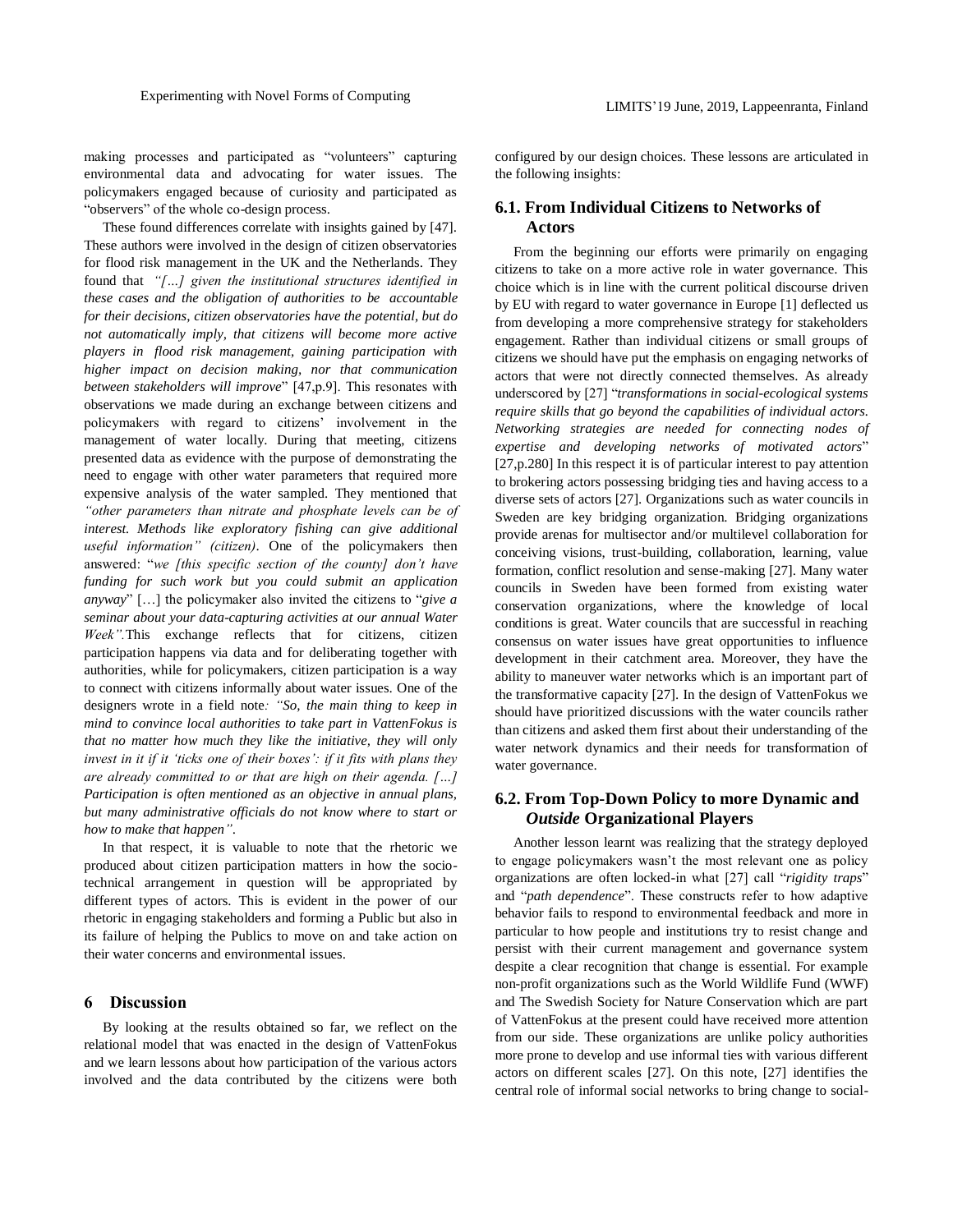ecological governance. "*These networks emphasize political independence outside the fray of regulation and implementation in places in which formal networks and many planning processes fail*" [27,p.271]. However to engage such networks of non-formal actors, a certain critical mass of engagement needs to be built up in order to attract and sustain stakeholder participation. As designers of the COs, this is a crucial lesson learnt, where often the most impactful stakeholders who will go on to take ownership of the community platform are absent from the early stages of the design process, only to emerge later when intrinsic value in engagement has been demonstrated in more tangible ways.

# **6.3. From Citizen Science to Community Science**

Participation in VattenFokus materialized via the environmental data-capturing practices the citizens developed. Such practices were strongly configured by the types of citizen science engagements we designed as well as the data-capturing tools, scientific data protocols and standards adopted in VattenFokus. In particular, the conflicting interpretations regarding the veracity and legitimacy of the data captured by the citizens was an eye-opener for our work. Following [23], "*while data-driven models of governance presume an empirical, objective and dispassionate basis upon which to make policy decisions, democratic participation by contrast is messy, subjective, and impassioned*" [23,p.1725]. These perspectives which were clearly reflected in the discussions observed about citizen data created tensions around how to relate to the CO's data. Data was interpreted differently if it was produced as part of professional practice or from personal contribution. In this sense, questions remains about the value, ownership and performativity of this citizen science data as well as "*how data based participation was presented, who was represented and by whom*" [23,p. 1724]. While prior work on civic data has pointed to the necessity to carefully integrate new forms of data-based civic labor into existing modes of governance [23] we believe that much attention needs still to be put on the participatory and democratic aspects of the data to be contributed by the Publics. Here, we point at the importance of defining together with the citizens and policymakers which data other than scientific data need to be collected to be able to have a good and broad understanding of the health of the watersheds in specific local communities. For example, we here refer to digital tools, questions, protocols and other resources able to capture the cultural, social and ecological knowledge that the locals have on their lakes, rivers, ditches, ponds, watersheds. This could also be a way to move on from citizen science engagements focused on "*matters of fact*" toward "*matters of concern*" [19] for local communities. On this note, [5] distinguishes citizen science from citizen(s') science and underscores that "*doing science with, in, and for the community fundamentally involves a reconstruction of citizen science in ways that account for [participants'] deep and critical connections to their community— in other words, in ways that account for their sense of place. Such a stance on citizen science positions participants [...] as community science experts, individuals with a collective expertise characterized by a deep* 

*connection to place, the capacity to use this connection to engage community members, and the knowledge of scientific processes to take action on local issues"* [5,p.3]. This observation relates to the main purpose of gathering data by and for the communities involved in COs. As stressed by [23] contributing civic data "*is not simply a problem of access to the tools for data production, but of considering and integrating alternate ways of experiencing*  community [...]" [23,p.1725] in such practices. Specially, when focusing on data-gathering practices via citizen science in COs, it becomes important to differentiate the diverse data sets collected, their purpose and contextual value, so as not to undermine the validity of the effort by erroneously pitting citizen's data against professionally sampled lab data. Finally, designing COs from a perspective on Limits it is not only a matter of facilitating dialogues or of contributing data via the design of a platform, but rather a matter of understanding how trustworthy relationships between actors, data and tools can develop and ultimately infrastructure the basis for Publics to start delineating strategies for self-organization and self-governance.

# **6.4. Designing for Sustainable Citizen Observatories**

When co-designing VattenFokus, it was clearly articulated the need to transition and make way from the initial group of stakeholders and co-designers to the future owners of the platform and CO. Here the underpinning rationale was to ensure sustainability of outcomes and a shared vision that could be realized independent of the original project's goals, methods and structure. A key design insight thus that emerged was to build into the CO an inherent flexibility wherein diverse technological tools, methods, constellations of actors could be adapted to changing needs and contexts of the CO. This links to and flies in the face of the institutional rigidity that we earlier spoke of with reference to political organizations. For sustainability of initiatives that have at their heart designing socio-technical systems for a future of limits and scarcity, it becomes that much more critical to not lock-into prescriptive language, methodologies, technical tools or decision making hierarchies, that would exclude segments of stakeholders, thereby allowing for a more fluid arrangement of adaptive governance of socio-ecological systems. In the case of VattenFokus for instance new CO stakeholders emerge as the community evolved and these actors who displayed agency and resourcefulness, came from the civic sector. Some emerged from local level water authorities, others from the nature conservation society with its broad membership across Sweden, while still others emerged from non-profit organizations such as the WWF. They were immediately impacted by the deterioration of the common pool resource of water, and hence took decisions and aligned themselves in formations to operationalize their shared goals and visions. This was an action of making, independent of the original design team of researchers and project coordinators, deploying its own local language and methodology that resonated with the immediate needs of that community. Here we find that VattenFokus operated by establishing new social relationships and new capacities to act rather than just using design to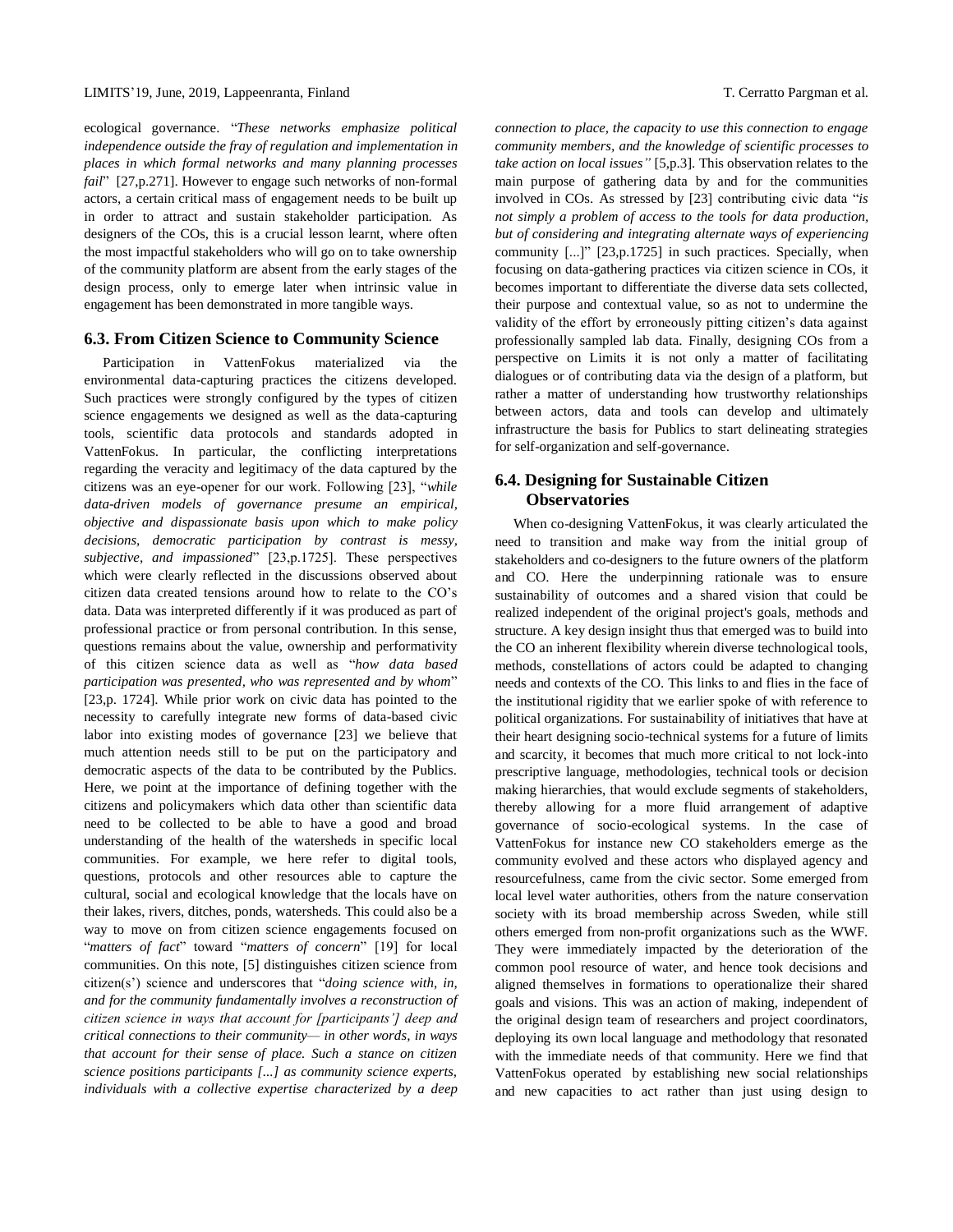manufacture specific artefacts and tools. In particular, their ability to self-organize to overcome small and large challenges by identifying common causes and by engaging with each other proved a critical factor for the sustainability of the CO.

### **ACKNOWLEDGMENTS**

We thank the participants of VattenFokus for their sustained enthusiasm during the design and implementation of the Swedish citizen observatory. This research is funded by the European Union's Horizon 2020 Research and Innovation Programme under grant agreement No.689744.

#### **REFERENCES**

- [1] A Water Blueprint for Europe.(2013). Europe Union. [https://publications.europa.eu/en/publication-detail/-/publication/4890db5a-ddc9-](https://publications.europa.eu/en/publication-detail/-/publication/4890db5a-ddc9-4181-9d39-8a277faef30b) [4181-9d39-8a277faef30b](https://publications.europa.eu/en/publication-detail/-/publication/4890db5a-ddc9-4181-9d39-8a277faef30b)
- [2] Asad, M. and Le Dantec, C. (2017). Tap the "Make This Public" Button: A DesignBased Inquiry into Issue Advocacy and Digital Civics. *Proceedings of the 2017 CHI Conference on Human Factors in Computing Systems*, ACM (2017), 6304–6316.
- [3] Bellotti, Victoria & Carroll, John & Han, Kyungsik. (2013). Random acts of kindness: The intelligent and context-aware future of reciprocal altruism and community collaboration. *Proceedings of the 2013 International Conference on Collaboration Technologies and Systems*, CTS 2013.
- [4] Eva Brandt, Thomas Binder, and B.N. Sanders, (2012). Tools and techniques: ways to engage telling, making and enacting. In Routledge international *Handbook of Participatory Design*. Routledge,165-201.
- Angela Calabrese Barton (2012). Citizen(s') Science. A Response to "The Future of Citizen Science". *Democracy and Education*, 20 (2), Article 12.
- [6] Teresa Cerratto-Pargman and Somya Joshi (2015). Understanding Limits from a Social Ecology Perspective. *First Monday* Volume 20, [Number](http://firstmonday.org/ojs/index.php/fm/issue/view/460) 8 – 3 August [2015](http://firstmonday.org/ojs/index.php/fm/issue/view/460).
- [7] Carla Cipolla and Ezio Mancini (2009). Relational Services, In *Knowledge, Technology & Policy*, Vol. 22 (1). Springer. 45-50.
- [8] Citizen Observatory Policy Brief (2017) [http://gt20.eu/wp-content/uploads/2017/01/WSI-Citizen-Observatory-Policy-](http://gt20.eu/wp-content/uploads/2017/01/WSI-Citizen-Observatory-Policy-Brief.pdf)[Brief.pdf](http://gt20.eu/wp-content/uploads/2017/01/WSI-Citizen-Observatory-Policy-Brief.pdf)
- [9] Jay Chen (2015). Computing within limits and ICTD. In *Proceedings of the 1 st Workshop on Computing within Limits*, 2015. ACM.
- [10] Jay Chen (2016). A strategy for limits-aware computing. In *Proceedings of the 2 nd Workshop on Computing within Limits*, 2016. ACM.
- [11] Dewey, J. The Public and Its Problems. Swallow Press, Athens, OH, (1954- 1927).
- [12] Dickinson, J. L., & Bonney, R. (2012). *Citizen science: Public participation in environmental research*. Ithaca, NY: Cornell University Press.
- [13] Directorate-General for Environment .eu/dgs/environment/index\_en.htm
- [14] Carl DiSalvo (2009). Design and the construction of publics. Design Issues 25, 1, 48--63.
- [15] EU Water Framework Directive. [http://ec.europa.eu/environment/water/water](http://ec.europa.eu/environment/water/water-framework/index_en.html)[framework/index\\_en.html](http://ec.europa.eu/environment/water/water-framework/index_en.html)
- [16] Freshwater Watch. [https://freshwaterwatch.thewaterhub.org/content/water-limited](https://freshwaterwatch.thewaterhub.org/content/water-limited-resource)[resource](https://freshwaterwatch.thewaterhub.org/content/water-limited-resource)
- [17] Ground Truth 2.0[. http://gt20.eu/](http://gt20.eu/)
- [18] Sunyoung Kim, Christine Robson, Thomas Zimmerman, Jeffrey Pierce and Eben Haber (2011). Creek Watch: Pairing usefulness and usability for successful citizen science. *In Proceedings of the SIGCHI Conference on Human Factors in Computing Systems*, 2125-2134, New York, NY, USA, 2011. ACM.
- [19] Bruno Latour (2004). Why has critique run out of steam? From matters of fact to matters of concern matters of concern. *Critical Inquiry* 2004 30:2, 225-248.
- [20] Christopher Le Dantec, Robert Farrell, Jim Christensen, Mark Bailey, Jason Ellis, Wendy Kellogg and Keith Edwards (2011). Publics in Practice: Ubiquitous Computing at a Shelter for Homeless Mothers. *In Proceedings of the SIGCHI Conference on Human Factors in Computing Systems*, 1687–1696, New York, NY, USA, 2011. ACM.
- [21] Christopher Le Dantec, (2012). Participation and publics: supporting community engagement. *In Proceedings of the SIGCHI Conference on Human Factors in Computing Systems*. 1351-1360. New York, NY, USA, 2012. ACM.
- [22] Christopher Le Dantec (2014). *Designing Publics*. MIT Press, London.
- [23] Christopher Le Dantec, Mariam Asad, Aditi Misra and Kari E. Watkins (2015). Planning with Crowdsourced Data: Rhetoric and Representation in Transportation Planning. *In Proceedings of the 18th ACM Conference on Computer Supported Cooperative Work & Social Computing*, 1717-1727. New York, NY, USA, 2015. ACM.
- [24] Hai-Ying Liu, Sonja Grossberndt and Mike Kobernus (2017). Citizen Science and Citizens' Observatories: Trends, Roles, Challenges and Development Needs for Science and Environmental Governance. In: Foody, G, See, L, Fritz, S, Mooney, P, Olteanu Raimond, A-M, Fonte, C C and Antoniou, V. (eds.) *Mapping and the Citizen Sensor*. 351–376. London: Ubiquity Press.
- [25] Bonnie Nardi, Bill Tomlinson, Donald J. Patterson, Jay Chen, Daniel Pargman, Barath Raghavan, Birgit Penzenstadler (2018). Computing within Limits. *Communications of the ACM*, Vol. 61 No. 10, Pages 86-93.
- [26] National Audubon Society[. https://www.audubon.org/es](https://www.audubon.org/es)
- [27] Per Olsson, Örjan Bodin, and Carl Folke. (2010). Building transformative capacity for ecosystem stewardship in social–ecological systems. Pages 263- 285 *in* D. Armitage and R. Plummer, editors. *Adaptive capacity and environmental governance.* Springer-Verlag, Berlin, Germany.
- [28] Per Olsson and Victor Galaz. (2012). Social-ecological innovation and transformation. *in* A. Nicholls and A. Murdoch, editors. *Social innovation: blurring boundaries to reconfigure markets.* Palgrave MacMillan, Basingstoke, UK, Pages 223-243.
- [29] Elinor Ostrom (1990). *Governing the Commons: The Evolution of Institutions for Collective Action*. Cambridge Univ. Press, New York, 1990.
- [30] Daniel Pargman and Barath Raghavan (2014). Rethinking sustainability in computing: From buzzword to non-negotiable limits. In *Proceedings of the 8 th Nordic Conference on Human-Computer Interaction*, (2014). 638–647. New York, NY, USA, ACM.
- [31] Daniel Pargman. 2015. On the limits of limits. First Monday 20, 8 (2015).
- [32] Daniel Pargman, Elina Eriksson and Adrian Friday (2016). Limits to the sharing economy. In *Proceedings of the 2nd Workshop on Computing Within Limits.* ACM.
- [33] Patterson, D. 2015. Haitian resiliency: A case study in intermittent infrastructure. In *Proceedings of the 1stWorkshop on Computing Within Limits.* ACM, 111–117.
- [34] Birgit Penzenstadler, A. Raturi,Deborah Richardson, Six Silberman, and Bill Tomlinson, b. (2015). Collapse (and other futures) software engineering. *First Monday 20*, 8.
- [35] Jenny Preece (2016). Citizen science: New research challenges for humancomputer interaction. *International Journal of Human-Computer Interaction, 32*(8), 585-612.
- [36] Pilemalm, S., (2018), Participatory Design in Emerging Civic Engagement Initiatives in the New Public Sector: Applying PD Concepts in Resource-Scarce Organizations, ACM. *Transactions on Computer Human Interaction*, 25(1), 5:1–5:26.
- [37] Raghavan, B. and Pargman, D. (2017).Means and ends in human-computer interaction: Sustainability through disintermediation. *In Proceedings of the 2017 SIGCHI Conference on Human Factors in Computing Systems*. ACM, 786–796. New York, NY, USA, 2017. ACM.
- [38] Samar Sabie, Maha Salman and Steve Easterbrook (2016). Situating shelter design and provision in ICT discourse for scarce-resource contexts. In *Proceedings of the Second Workshop on Computing within limits*. ACM.
- [39] Sanders, E., 1999. Post Design and Participatory Culture in Useful and Critical: The Position of Research in Design. Tuusula University, Helsinki, Finland.
- [40] Sanders, E. and Jan Stappers, P. (2014) Probes, toolkits and prototypes: three approaches to making in codesigning, *CoDesign*, 10:1, 5-14.
- [41] Ahmed Seffah (2018), Citizen observatories: Challenges informing an HCI Design Research Agenda. *Interactions of ACM*, 52-57.
- [42] Six Silberman (2015). Information systems for the age of consequences. *First Monday 20*, 8.
- [43] Jonathan Silverton, J. (2009). A new dawn for citizen science. *Trends in Ecology & Evolution*, 24(9), 467–471.
- [44] Bill, Tomlinson, Six Silberman, M., Patterson, D., Pan, Y., and Blevis, E. (2012). Collapse informatics: augmenting the sustainability & ICT4D discourse in HCI. In *Proceedings of the 2012 SIGCHI Conference on Human Factors in Computing Systems.* ACM, 655–664. New York, NY, USA, 2012. ACM.
- [45] UN Sustainable Development Goals <https://www.un.org/sustainabledevelopment/sustainable-development-goals/>
- [46] [Vasilis Vlachokyriakos,](https://eprint.ncl.ac.uk/author_pubs.aspx?author_id=152842) [Clara Crivellaro,](https://eprint.ncl.ac.uk/author_pubs.aspx?author_id=211807) [Peter Wright,](https://eprint.ncl.ac.uk/author_pubs.aspx?author_id=119366) [Patrick Olivier](https://eprint.ncl.ac.uk/author_pubs.aspx?author_id=86533) (2016). Digital Civics: Citizen Empowerment With and Through Technology. In Proceedings of CHI'2016. 1096-1099. New York, NY, USA, 2016. ACM.
- [47] Uta Wehn, U., Jaap Evers (2015).The social innovation potential of ICT-enabled citizen observatories to increase eParticipation in local flood risk management' in Technology in Society, Volume 42, Pages 187-198, ISSN 0160-791X, <http://dx.doi.org/10.1016/j.techsoc.2015.05.002>